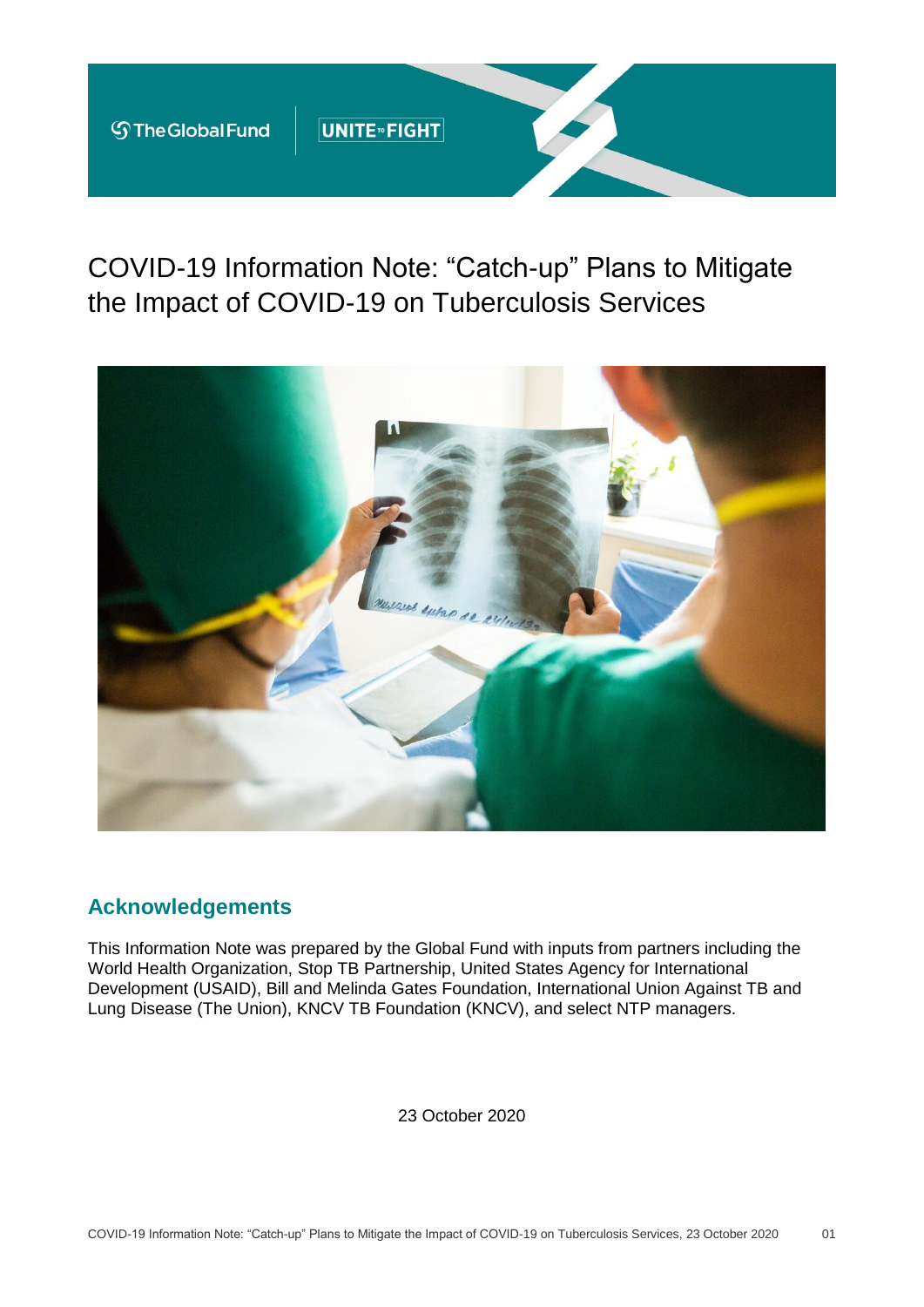## **Contents**

| 1. |     |                                                                             |  |
|----|-----|-----------------------------------------------------------------------------|--|
|    | 1.1 |                                                                             |  |
|    | 1.2 |                                                                             |  |
|    | 1.3 |                                                                             |  |
|    | 1.4 |                                                                             |  |
| 2. |     |                                                                             |  |
|    | 2.1 |                                                                             |  |
|    | 2.2 |                                                                             |  |
|    | 2.3 |                                                                             |  |
|    |     |                                                                             |  |
|    |     |                                                                             |  |
|    |     |                                                                             |  |
|    |     | 2.3.4 Adapting TB Programming to the COVID-19 Situation, including Enhanced |  |
|    |     |                                                                             |  |
| 3. |     |                                                                             |  |
| 4. |     |                                                                             |  |

## <span id="page-1-0"></span>**1. Introduction**

#### <span id="page-1-1"></span>**1.1 Purpose of the Document**

This document provides guidance to countries on preparing and updating plans to mitigate the impact of coronavirus diseases (COVID-19) on tuberculosis (TB) services. The overall goal is to restore and accelerate TB services to meet national and global targets to end TB. It includes considerations on setting priorities and planning for interventions based on the country's TB and COVID-19 situation, other contextual factors, and identification and mobilization of required resources.

The primary target audiences for the Information Note are National TB Programs and Principal Recipients of Global Fund grants. The document can also be used by other stakeholders interested in developing or improving their TB restorative and catch-up plans for COVID-19 and/or support national programs.

#### <span id="page-1-2"></span>**1.2 Progress on the Global TB Response**

Health programs supported by the Global Fund partnership have saved 38 million lives as of the end of 2019. Overall, the number of deaths caused by AIDS, TB and malaria each year has been reduced by nearly 50% since the peak of the epidemics in countries where the Global Fund invests. But while huge progress was made in 2019, the knock-on effects of the COVID-19 pandemic in 2020 are threatening to derail decades of progress in the fight against HIV, TB and malaria.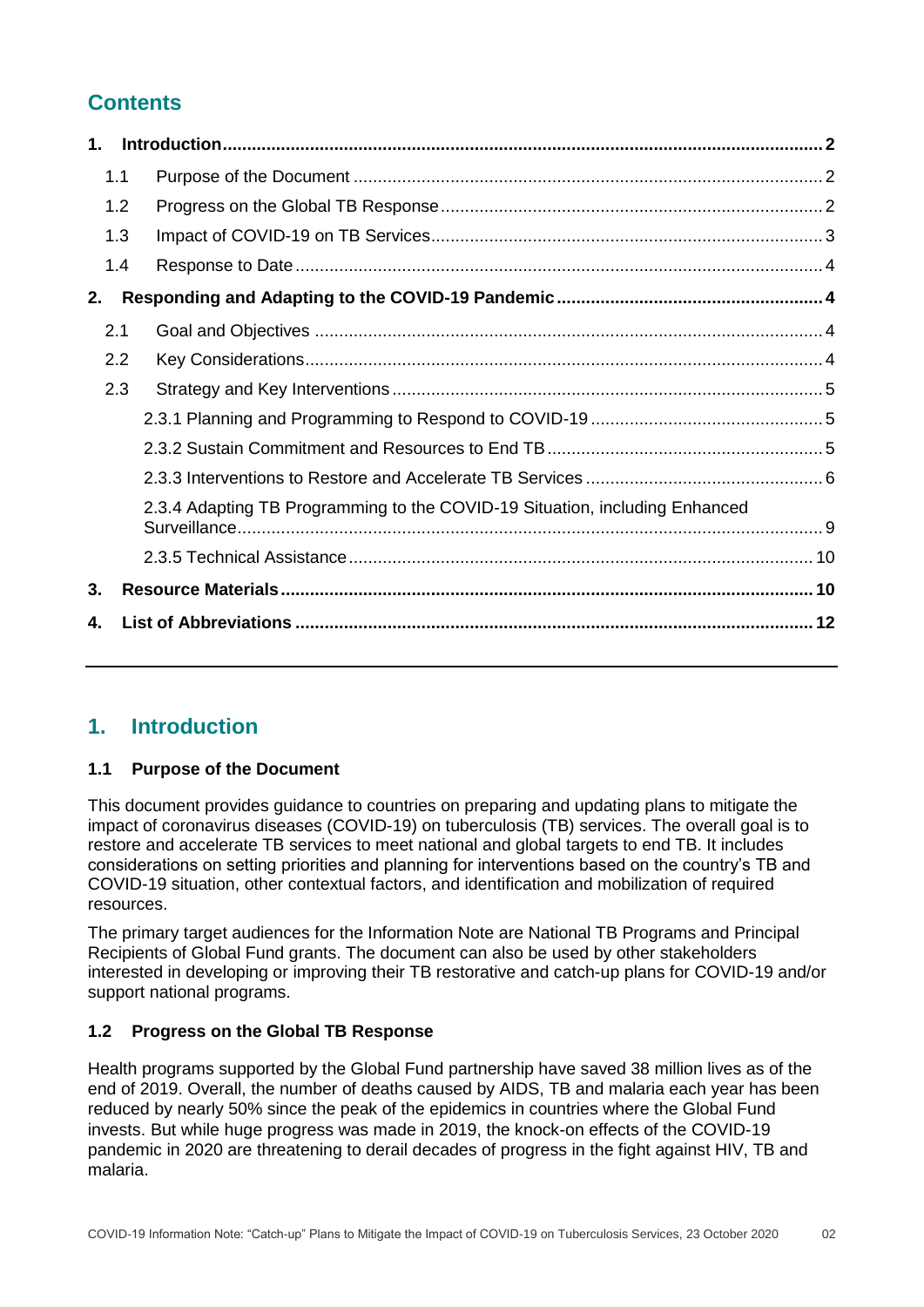The 2018 UN High-level Meeting (UNHLM) Political Declaration on TB garnered unprecedented global momentum to accelerate the TB response, achieving the first milestone of finding and treating 7 million TB cases in 2018. With this trend, it was expected that the "missing people with TB" would be brought down sufficiently by 2022 to enable countries to reach the End TB targets. Though the UNHLM target for 2018 was met by most countries, further progress has stalled and is in fact at risk of being reversed by the COVID-19 pandemic. Similar setbacks are expected with the other UNHLM targets for pediatric TB and drug-resistant TB (DR-TB) diagnosis, and coverage of TB preventive treatment (TPT).

#### <span id="page-2-0"></span>**1.3 Impact of COVID-19 on TB Services**

Modelling analysis project additional 6.3 million cases of TB and an additional 1.4 million TB deaths attributable to COVID-19 pandemic between 2020 and 2025. An additional 525,000 TB deaths are expected in 2020 compared to 2018 as a result of the COVID-19 pandemic. Global TB incidence and deaths in 2021 would increase to 2013 and 2016 levels respectively – a setback of 5-8 years in the fight against TB. COVID-19 has affected the whole cascade of care and prevention for TB.

*TB diagnosis:* TB case notification has shown a reduction in most high-TB burden countries. People with TB symptoms face difficulties in accessing health care facilities due to lockdowns and movement restriction, loss of income, the fear of catching COVID-19 infection in hospital settings, and diversion of TB services. TB staff, hospitals and beds, as well as GeneXpert, the rapid molecular test for TB, were reallocated to the COVID-19 response. Specimen collection and transportation mechanisms, active case finding, contact tracing and TB prevention activities are stalled in many places due to mobility restriction, fear of exposure to COVID-19, lack of personal protective equipment (PPE) and the need for observing physical distancing norms. There were also delays in TB notification as TB staff and supervisors were engaged in COVID-19 response activities.

*TB treatment:* Treatment services were also affected in most high-TB burden countries. Some patients had to interrupt their treatment as they were unable to reach treatment centers or there was a shortage of drugs, particularly in peripheral heath facilities that faced transportation challenges. Treatment adherence and adverse drug reaction monitoring were adversely affected as health workers were deployed to the COVID-19 response. There are reports of disruptions in procurement, logistics and supply chains, especially of first-line TB drugs.

*Other barriers in accessing services:* Lockdowns restricted access to information and to economic, nutritional, counselling and psychosocial support. TB and COVID-19 share similar symptoms (cough and fever), which might be perpetuating and increasing the stigma and discrimination particularly among the most marginalized and vulnerable communities, who are disproportionately affected. Contact tracing and other public health actions including TB preventive treatment were interrupted.

*Stretched domestic financing for TB:* Domestic funding accounted for a substantial proportion of funding for many TB programs, and often supported procurement of life-saving TB drugs and critical human resources. Government financing of COVID-19 mitigation measures, including hospital care and financial packages for lost livelihoods, coupled with decreased revenues due to economic slowdown, compromises the ability of governments to meet their domestic funding commitments for TB. The shift of large tracts of the population into extreme poverty is likely to fuel the TB epidemic into the future. Currently, several countries are at heightened risk of interruption of TB drugs and other critical elements of the program due to domestic budget cuts, price hikes in essential supplies and added logistics costs.

*Program management disruptions:* As a consequence of the pandemic response, focused TB program reviews, supervision, and trainings got side-lined. Lack of real-time data in TB diagnosis and treatment is preventing identification of accurate local, regional, and national disruption in TB services and monitoring of the mitigation measures. There are delays in procurement-related activities due to shifting priorities and restrictions imposed by the lockdown.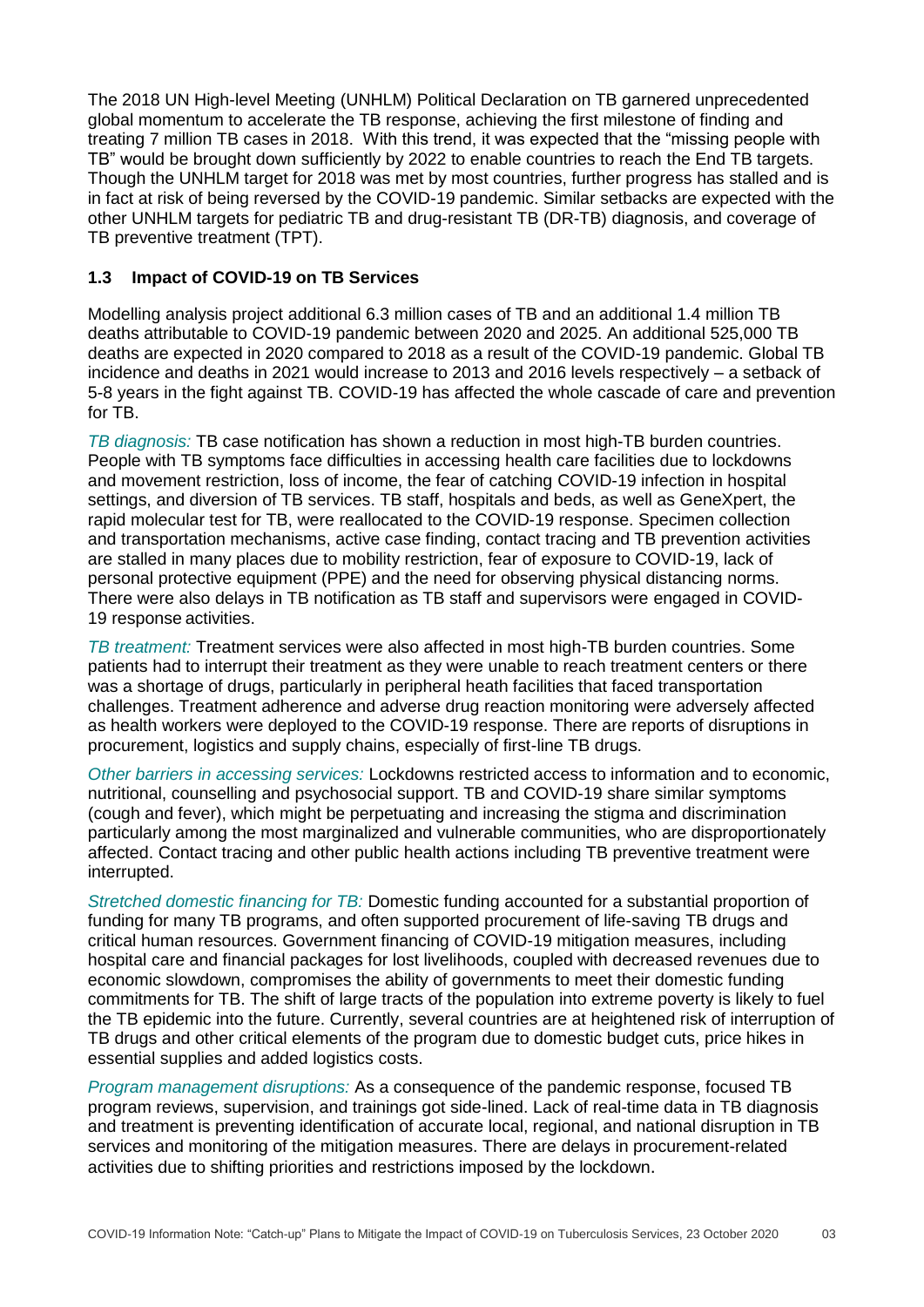#### <span id="page-3-0"></span>**1.4 Response to Date**

Several national TB programs (NTPs) have taken urgent measures to mitigate the effect of the COVID-19 related lockdown and restrictions on TB services and helped to regain some lost grounds. Initial responses were focused on essential services such as ensuring uninterrupted supply of drugs for patients on treatment and maintaining diagnostic services. Innovative approaches were deployed, including the use of community health workers to aid in specimen collection and transportation and home delivery of TB medicines, transporting sputum specimens for testing along with the COVID-19 specimen, use of mobile phone services for treatment adherence monitoring, and real-time, community-led monitoring initiatives for COVID-19 and TB. Some countries conducted rapid national assessment and developed a TB response plan.

Since March 2020, the Global Fund has approved more than US\$700 million to 103 countries and 11 multi-country programs to fight COVID-19 through increased testing and tracing and protection of front-line health workers; adapt existing HIV, TB and malaria programs to protect progress; and reinforce systems for health so they don't collapse and they are prepared to roll out COVID-19 treatments and vaccines once available. By September 2020, 104 countries and 12 multi-country programs have benefitted from the Global Fund's COVID-19 Response Mechanism and grant flexibilities to support emergency measures, including procurement of PPE and GeneXpert machines.

## <span id="page-3-1"></span>**2. Responding and Adapting to the COVID-19 Pandemic**

#### <span id="page-3-2"></span>**2.1 Goal and Objectives**

The overall goal is to **restore** and **accelerate** the diagnosis, treatment and prevention of TB. Specific objectives are to:

- Reverse the losses in diagnosis, treatment and prevention of TB to pre-COVID-19 levels during 2021.
- Accelerate TB diagnosis, treatment and prevention services to get back on-track to attain the UNHLM targets by 2022.
- Adapt TB care models to the new COVID-19 context and requirements.

#### <span id="page-3-3"></span>**2.2 Key Considerations**

The following key considerations are important when planning and implementing a response to mitigate the impact of COVID-19 on TB services.

- Increase or at least maintain the commitments made by governments of domestic funding for TB for the period 2020-2022. Ensure that critical elements of the TB programs are maintained, and any shortages are addressed immediately. Where possible, mobilize additional resources and/or reprogram current resources to scale up programs to restore TB diagnosis, treatment and prevention.
- Maintain the ambitious performance targets agreed in the national strategic plans and the funding requests to the Global Fund (2021-2023). To do so, catch-up plans should aim to make up for the loss in 2020 while achieving the 2021 targets to get back on-track to meet the UNHLM target by 2022. Undertake rapid-assessments to inform national and subnational plans that are tailored to address key gaps, considering the specific local context and feasibility, while promoting innovative interventions. Given the adverse impact of COVID-19 on TB notifications in particular, most country plans will need to focus on TB case finding as the topmost priority.
- Assess exacerbated legal, gender and other social barriers (including stigma and discrimination) to accessing TB and related support services, including from the perspective of TB key populations. Develop interventions and approaches, including community-led monitoring to overcome the identified barriers.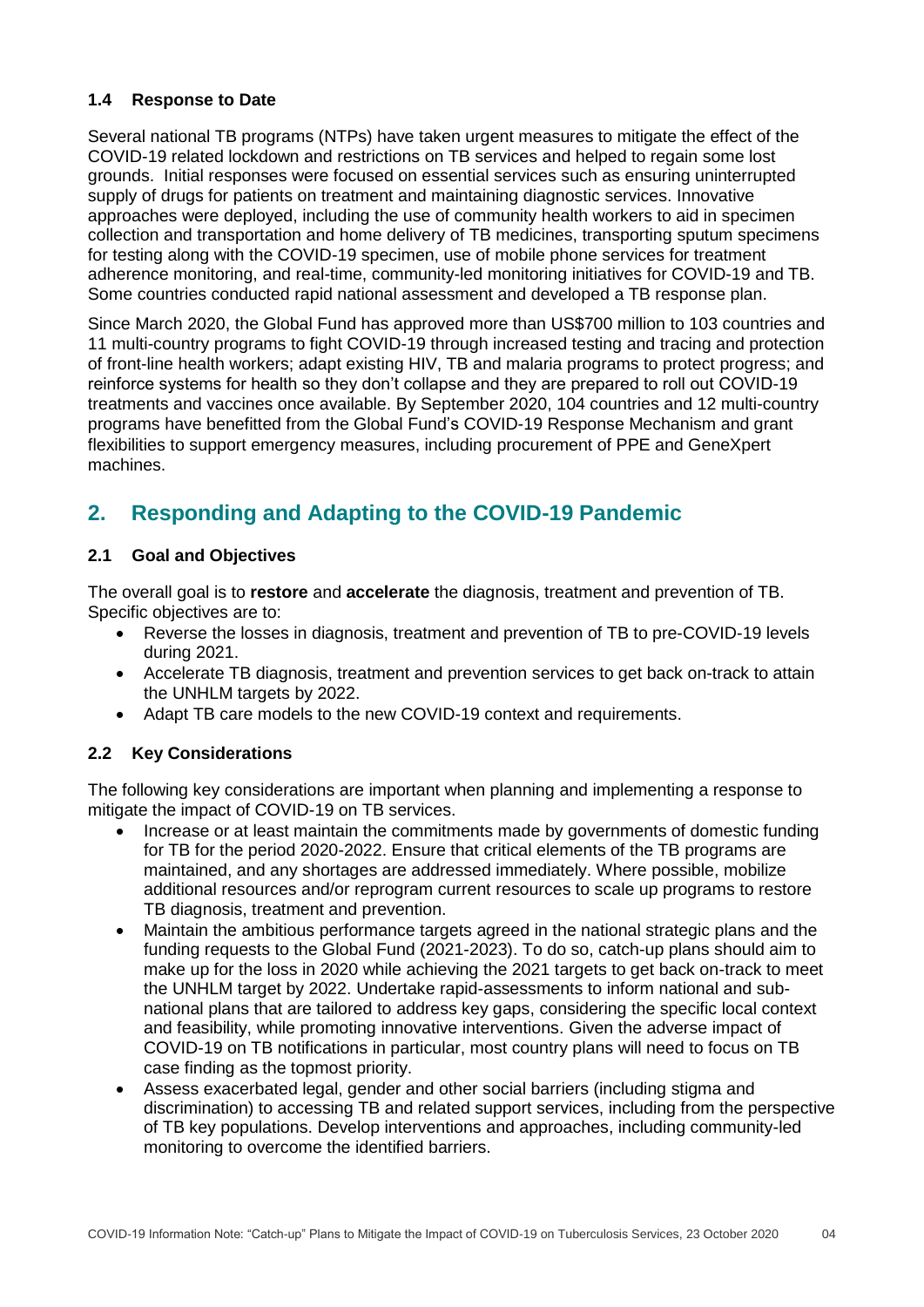- Identify opportunities for the TB program to benefit from the COVID-19 response, including heightened attention to public health measures such as infection prevention and control, contact tracing, active case finding, preventive treatment, strengthened laboratory networks, and disease surveillance systems.
- Phase interventions considering urgency and feasibility short-term (6-12 months), medium-term (1-2 years), longer-term (2022 and beyond). Some interventions, such as maintaining diagnosis and treatment services, if not already implemented, need to be implemented with no delay to minimize service disruptions. Others, such as establishing real-time surveillance system, require longer lead-times to implement. Preparing plans and securing investments for these interventions should be done as soon as possible.
- Document success and challenges when implementing innovative approaches and interventions, to inform and guide further scale-up and document lessons learnt. Where appropriate and feasible, consider operational research to determine their impact.

#### <span id="page-4-1"></span><span id="page-4-0"></span>**2.3 Strategy and Key Interventions**

#### **2.3.1 Planning and Programming to Respond to COVID-19**

Conduct rapid assessment and consultations with in-country stakeholders, including affected communities, to develop national and sub-national restorative and catch-up plans. Customize the plans to address key gaps considering local context and feasibility of implementation, while promoting innovative and prioritized interventions to restore and accelerate TB diagnosis, treatment and prevention activities. If restorative/catch-up plans exist, consider updating them to include innovative interventions which can work in the specific context. Use data and consider modeling to inform decision-making on the most effective combinations of interventions.

Rapid root-cause analysis will assist in the planning of customized intervention packages and phasing of immediate, intermediate and longer-term interventions. Local innovation by countries will guide further improvement and refinement of the mitigation measures. The People-Centred Framework for TB can guide the assessment and planning to fill the most critical gaps across the entire TB care cascade.

The epidemiological context for TB and COVID-19 differs between and within countries. Therefore, a differentiated response plan based on the epidemiology of both diseases, considering socio-economic conditions, would be the ideal approach.

Additionally, NTPs should be engaged in the COVID-19 response and leverage COVID-19 response plans to promote and strengthen TB services. Health care workers protection and care, including emotional burnout, has become more relevant during the pandemic and should be addressed in the plans. Where possible, additional allowances, adequate PPE, and health insurance coverage for health care workers responding to COVID-19 and TB may be considered.

#### <span id="page-4-2"></span>**2.3.2 Sustain Commitment and Resources to End TB**

High level advocacy and communications campaigns are needed to gain the attention and commitment of stakeholders at all levels to reverse diverted resources to maintain and accelerate the TB response. This would include securing involvement of civil society and communities in the response and ensure inclusive and accessible health care, especially for the most marginalized and vulnerable populations. The multi-sectoral response to the COVID-19 pandemic needs to be replicated for TB. Collaboration between different government ministries like finance, home security, pharmaceuticals, agriculture, industry and corporate affairs, "a whole-of-government approach for COVID-19" is applicable and needed for the TB response too. A communications strategy, embedded with a COVID-19 communications plan where possible, needs to be designed and implemented to address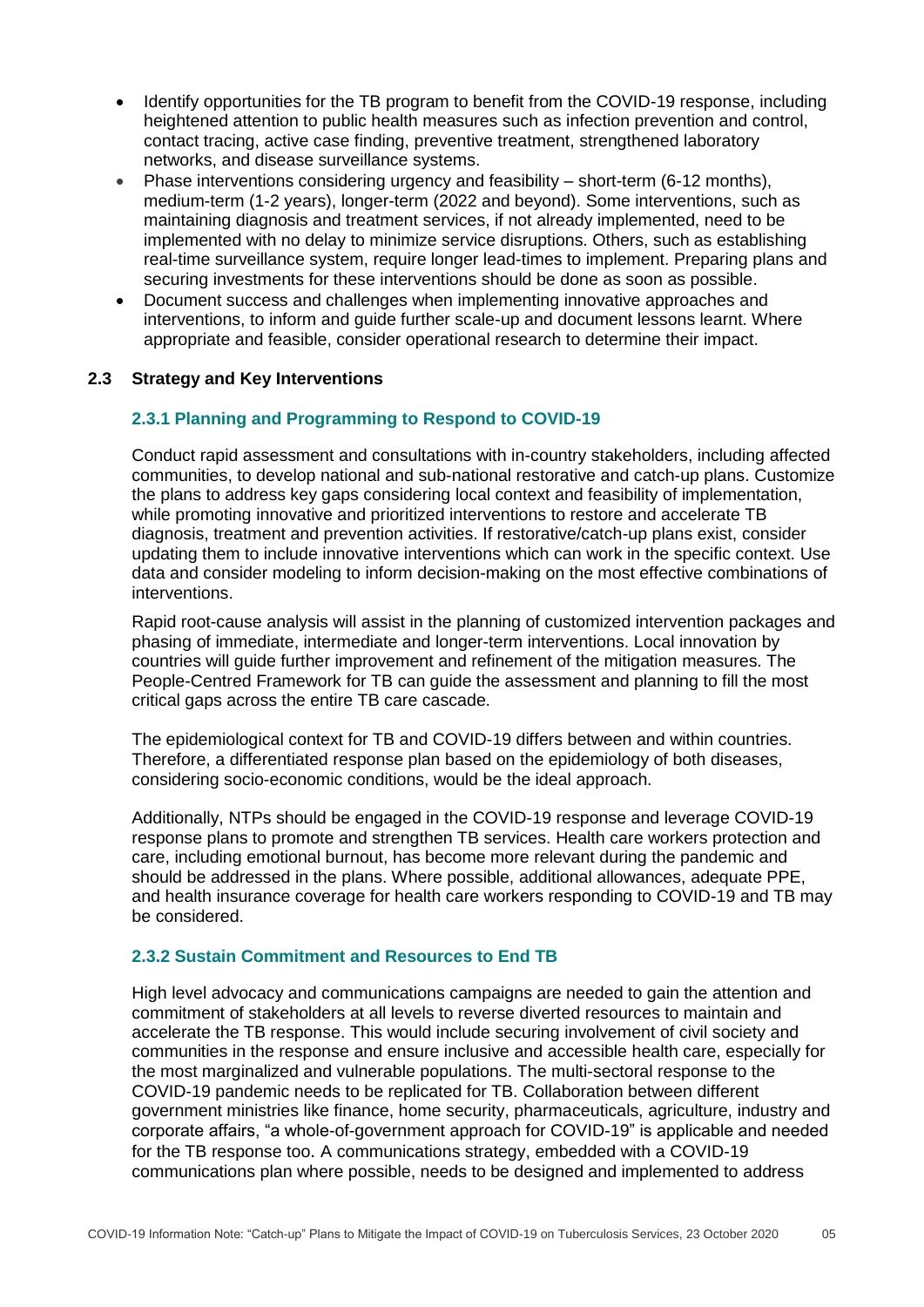challenges related to heath seeking behavior of people with TB symptoms, provide community level messaging for both diseases, address stigma, and mobilize community support to contribute to the response.

*Step-up proactive advocacy efforts in countries to highlight the consequences of TB budget shifts:* mobilize parliamentarians, medical professional associations, TB affected communities, civil society, media, and celebrities to reach out to decision makers. Addressing TB in the COVID-19 pandemic situation needs to be on the agenda item of every high-level meeting on COVID-19. Where possible, undertake analytic activities such as epidemiological modelling and resource needs estimates, to present credible information for advocates and financial decision makers.

*Reprogram/repurpose currently available resources*: use opportunities available through existing donor-supported programs, including Global Fund grants and strategic initiatives, as well as reprogramming options to restore and accelerate TB services. Optimization of staff time, use of community workers, short term contracting are options for immediate mitigation of staff shortages. Identify areas of complementarity in the COVID-19 response investment that will also support TB services.

*Ensure inclusive and accessible health care:* while addressing TB service restoration and acceleration of the TB response, it is also important to look for measures to mitigate increased vulnerability from household economic loss and lack of health care coverage, especially for the most marginalized populations. Through a multi-sectoral response, TB programs should maximize equitable access to TB/DR-TB services through linkages with social security systems and universal health coverage (UHC). To move towards UHC, TB programs should capitalize on wider health and social protection systems initiatives that are able to respond to emerging epidemics and provide integrated, people-centered health care services. Stigma reduction for TB and COVID-19 are important to overcome barriers to care.

#### <span id="page-5-0"></span>**2.3.3 Interventions to Restore and Accelerate TB Services**

Short to medium-term, campaign mode, surge-up plans are needed to restore and scale-up TB services to quickly turn the trajectory and gain the ground lost due to COVID-19.

#### *Innovations for TB Diagnosis*

Campaigns to increase TB notification and treatment coverage: plan catch-up campaigns to recover the back-log of TB cases that were missed due to the COVID-19 pandemic. Campaigns can take different forms depending on the COVID-19 situation. This could be a one-off or periodic, facility-based or community-based campaigns to promote and increase TB testing and patient support services by mobilizing community volunteers, civil society organizations and the public at large. It could be part of other activities such as COVID-19 screening, testing, contact tracing; reproductive, maternal, newborn and child health (RMNCH) and immunization campaigns undertaken at community or household levels. These initiatives should be accompanied by media campaigns to inform and mobilize communities to avail themselves of TB services and to supplement efforts of health care workers. It should be planned with attention for logistics, to ensure tests, medicines, patient support and personal protection materials are available to all people availing the services. Where outreach campaigns may not be feasible due to COVID-19 restrictions or stretched health care system, consider use of community radio, television, SMS, social media, as suitable to the target populations.

Mobile TB services: they have an important role during the catch-up phase to accelerate TB testing and treatment and should be considered wherever the COVID-19 situation allows. Mobile vans fitted with digital portable or handheld x-ray machines, improved bacteriological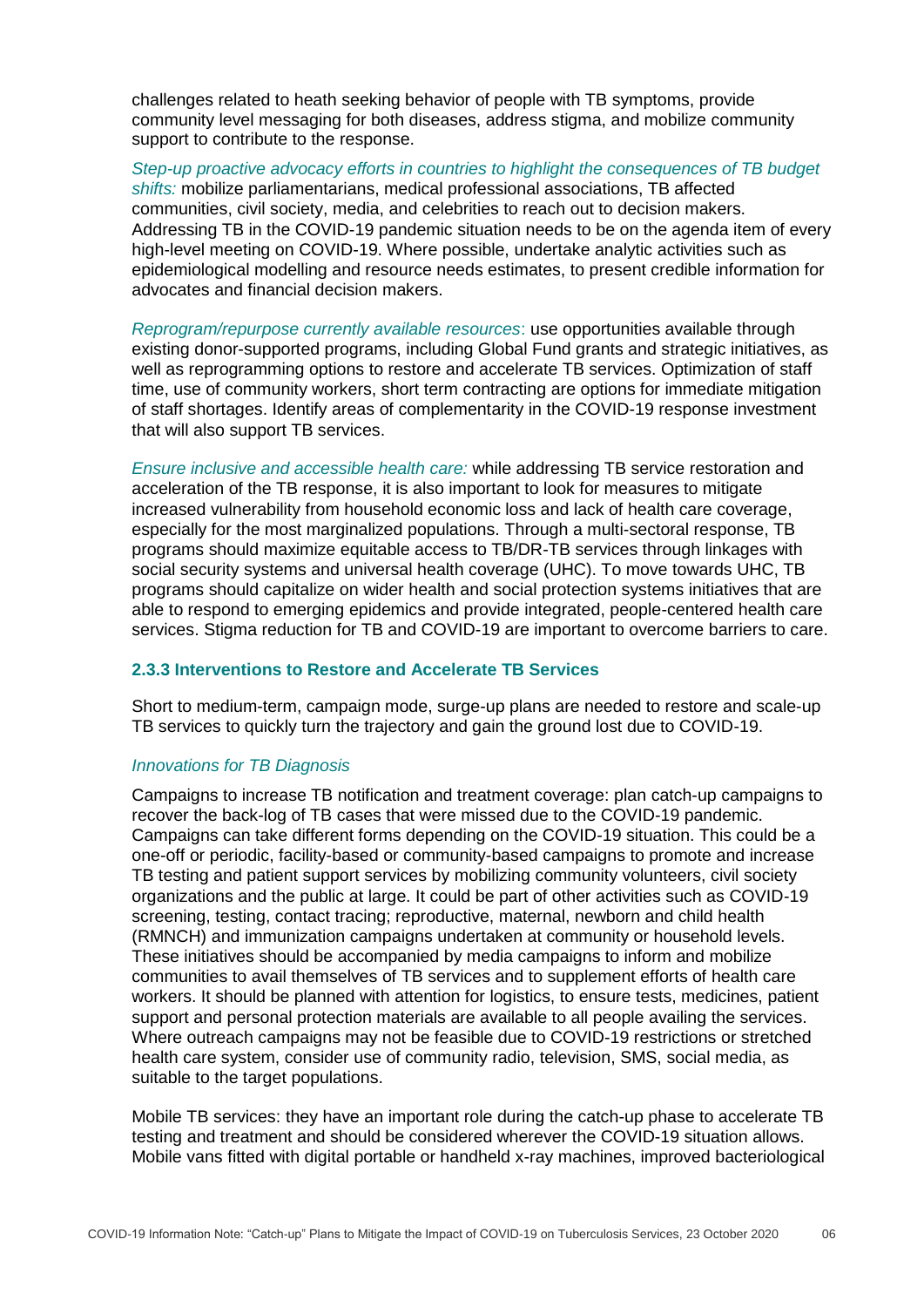diagnosis and early drug resistance detection using rapid molecular tests, and concomitant testing for HIV, diabetes, and COVID-19 offers great opportunity for community-based early diagnosis. Exploring the potential of digital innovations, such as computer-aided diagnosis (CAD) of chest radiography for the screening and triage of TB, will be useful. Mobile TB testing should be planned to prioritize key populations in order to ensure equity and maximize benefit to the people. Mobile services are equally important tools for community awareness, linkage to existing TB community services, and stigma reduction messages.

Integrated TB and COVID-19 screening: screening TB patients for COVID-19 and COVID-19 patients for TB needs to be explored in settings where simultaneous exposure to both diseases is high. Integrated screening and testing for TB and COVID-19 should be practicable as both diseases present with similar symptoms, and people with these symptoms will likely consult with health care providers who can manage both diseases. This will entail development of diagnostic algorithms, planning and strengthening laboratory capacity to cater to both diseases, and observance of necessary infection prevention and control measures.

Decentralize TB testing to improve access: increase TB testing at the community and household levels using fully equipped mobile vans, expand active case finding activities, and strengthen specimen collection and transportation systems. The availability of portable molecular tests which can be used for both diseases (e.g, GeneXpert and Truenat), x-ray machines, and integrated contact tracing offer an opportunity to significantly improve access to TB and COVID-19 diagnosis and TB preventive treatment (TPT). Explore possibilities for sputum collection and transportation to be supported with call centres, mobile apps and courier services for ordering TB tests; home collection of samples; use of community health workers, support groups and volunteers.

Contracting services: contracting with non-government and private sector providers to fill the gap in availability of diagnostic services, including x-ray, should be considered, as suitable to the local context. Engage community groups to assist with provision of TB services and for community-led monitoring to assess barriers in accessing COVID-19 and TB care (utilizing digital platforms where possible), to inform program managers of service gaps for timely corrections.

Behavioral changes and measures widely used for COVID-19 such as use of masks, physical distancing, infection prevention and control, contact tracing measures could be critical in limiting transmission of TB as well. TB programs need to take advantage of these and reinforce these measures in health care facilities, in the community and during TB health education activities. E-learning techniques could serve to train large numbers of health care professionals rapidly, as well as to instruct the public, patients and their families on measures to prevent and seek care for TB and COVID-19.

#### *Innovations for TB Treatment*

Explore innovative options for distribution of medicines to people with TB to avoid treatment interruption caused by restriction in mobility, e.g. e-Pharmacy, use of volunteers and first-line TB and COVID-19 responders for home delivery of medicines. Allow flexibility to issue additional stock of medicines to ensure uninterrupted supply of drugs to people with TB. It may be possible to use the same specimen collection and transportation system to also deliver medicines to patients.

Accelerate the use of digital treatment adherence technologies and other digital tools. Call centers and mobile apps could be used to provide home-based support to patients for counselling, treatment monitoring and reporting adverse drug reactions. Use of digital technology will particularly be useful to monitor treatment adherence in situations where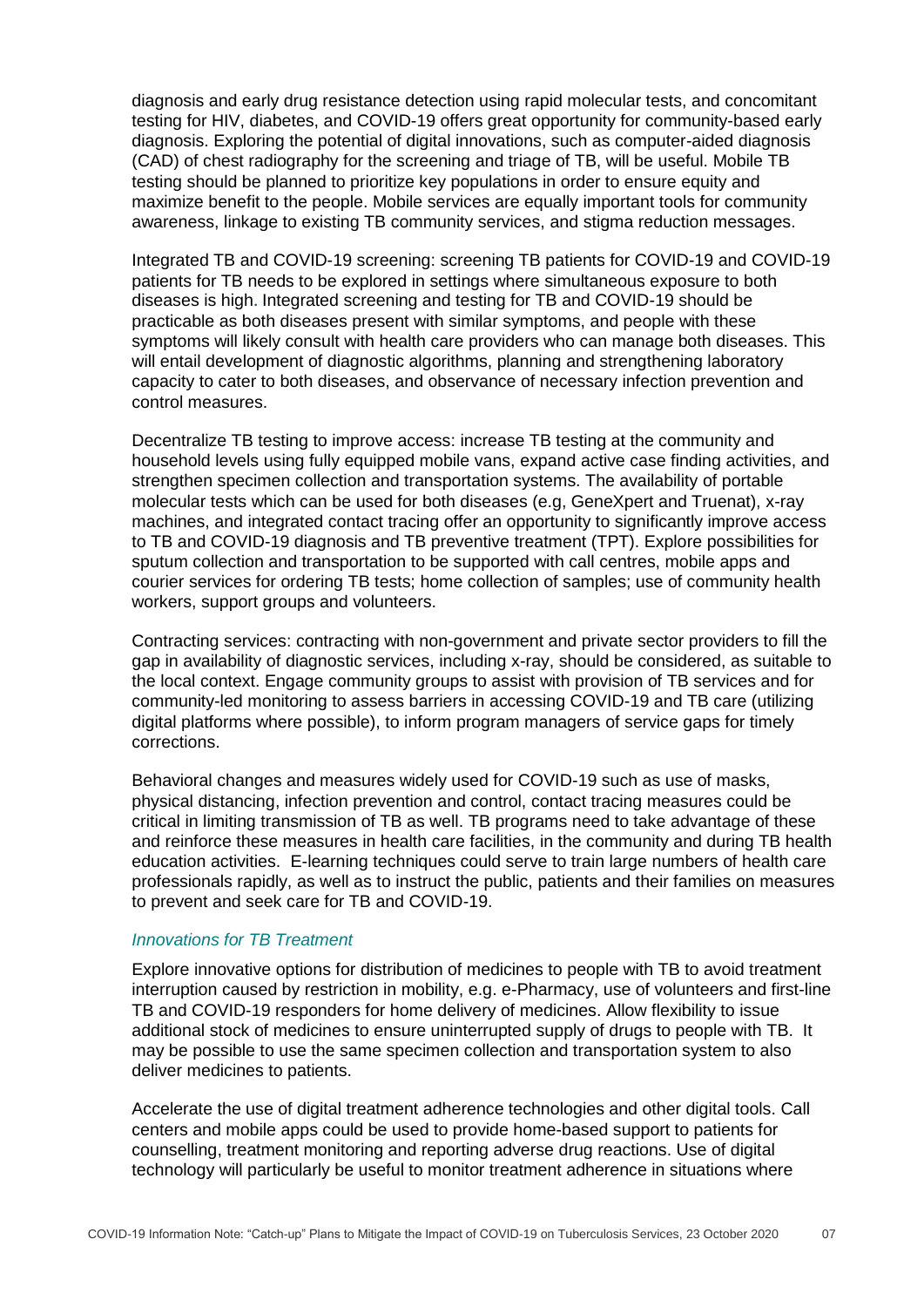physical contact is not possible and when patients are issued with additional buffer stocks of medicines.

Expedite the roll-out of WHO recommended all-oral treatment regime for both drug sensitive and drug-resistant TB. This will also help in doing away with the need for patients to frequently visit health facilities for injections.

Invest in community and non-government workers to support people with TB to complete their treatment. Look for opportunities to provide financial and nutritional support to patients and their families though government schemes or support through corporate social responsibility programs.

#### *Innovations for TB Prevention*

Contact tracing is a major component of the COVID-19 response. TB programs should use this opportunity for TB contact tracing and testing followed by treatment for either TB disease or infection. Contact tracing and screening apps for COVID-19 can be adapted and used for TB contact screening. Bi-directional reporting with real time data sharing, while ensuring confidentiality, needs to be established between the TB program and COVID-19 response team.

Systematic contact tracing, community or home-based delivery of drugs and tests, with active engagement of community support systems and local self-governments should be considered. Special focus should be given to initiate TPT in the high-priority groups, people living with HIV and children under 5 years, to ensure that these return to pre-pandemic levels and are scaled-up in line with the ambitious UNHLM targets.

Community outreach activities, such as active case finding for TB, COVID-19 contact tracing and immunization campaigns could integrate contact investigation for TB in their activities. It is also in the interest of TB programs to ensure that BCG vaccination coverage is adequately maintained.

For the population groups that require testing for TB infection, explore options to improve access to tests. This could be through expansion and decentralization of testing facilities for TB infection or provisions for collection and transportation of samples for testing. Contracting the private sector for testing of TB infection may have potential in some settings. Testing should not be a barrier to start TPT in situations of elevated risk of progression or in children younger than 5 years and people living with HIV.

Invest and educate in the area of infection prevention and control. The attention received globally on airborne infection prevention and control measures needs to be utilized for TB prevention with sustained public health messaging on prevention measures like use of masks, handwashing, physical distancing, and ban on spitting, to influence community behavior. Adequate personal protective equipment for health care workers, trainings on its proper use, ensuring health care facilities have the necessary measures in place to protect health care workers and people seeking TB services, training and monitoring implementation of infection prevention and control measures in health facilities, including laboratories, are all critical to prevent the spread of TB. The pandemic has also emphasized the need for triaging patients with symptoms of infectious diseases. Health facilities need to establish or strengthen mechanisms to systematically identify people with presumptive TB and/or COVID-19 attending health care facilities, separate them from other clients, and enable fast-tracked rapid diagnosis and treatment initiation to prevent further transmission.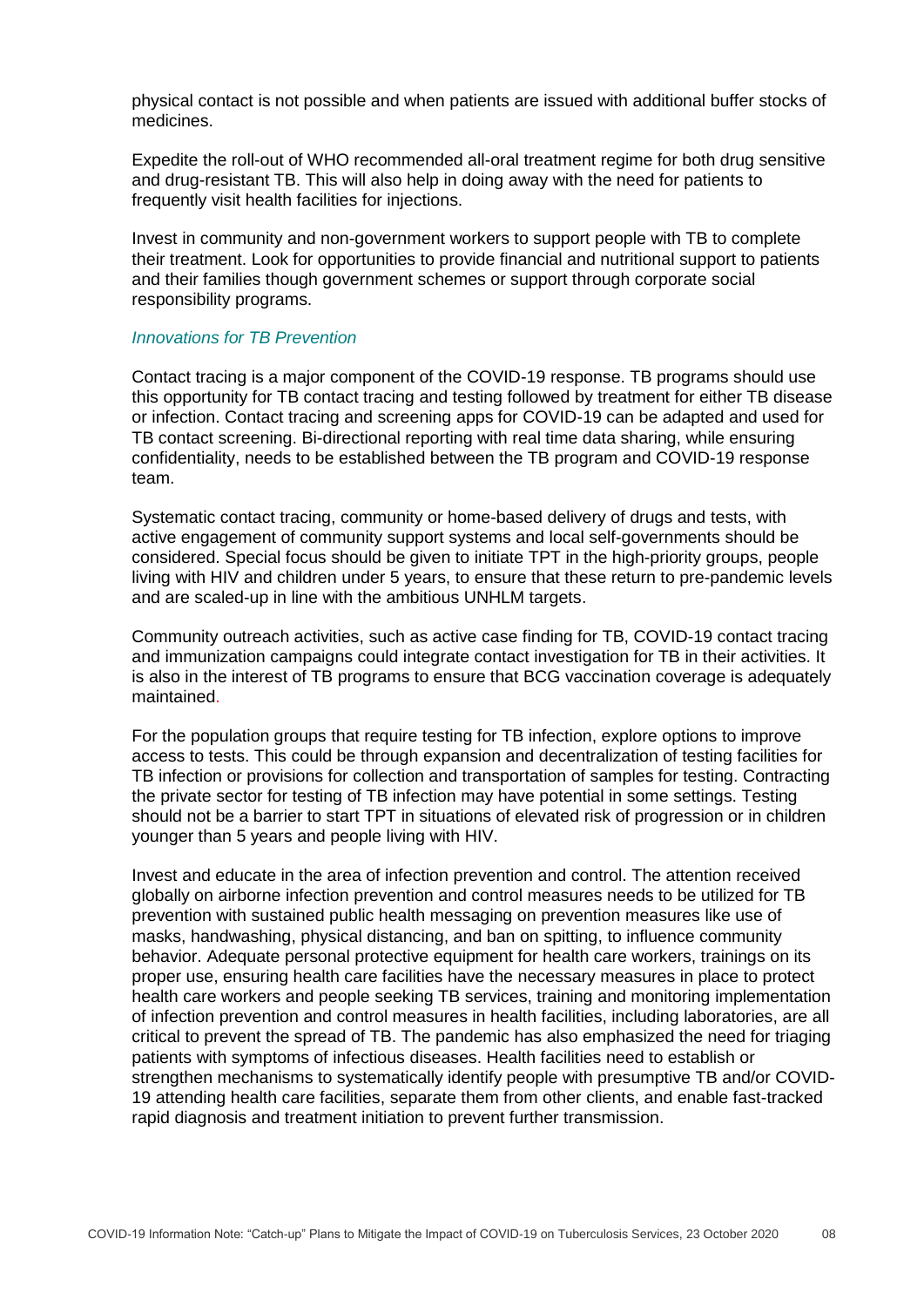Establish or expand systems to provide social, mental health, nutritional and financial support to people with TB. Implementing activities to adequately scale up TB preventive services, including TPT coverage in line with the UNHLM targets, would need additional workforce.

Conduct vulnerability mapping to identify and map people at higher risk of TB and TB infection, preferably through digital data. Use of contact tracing apps, digital systems for location mapping, tracing, and monitoring are critical for early TB detection. These initiatives, along with focused active TB case finding will facilitate timely TB prevention and care. Necessary protections should be taken to ensure rights to privacy and confidentiality are maintained, requiring even more attention to protect vulnerable people.

#### *Private Sector Engagement Innovations*

In countries where private health care sector is prominent, they should take an important role in restoring TB services, with appropriate funding, linked to quality of performance, facilitated by information technology solutions. Where appropriate, accelerate engagement with private health care providers to support early and appropriate diagnosis, treatment and notification of TB patients. NTPs could consider smart purchasing of TB services (laboratory, chest x-rays, sample collection, drug delivery, treatment monitoring) to fill commodity and human resources gap, where needed, feasible and financially viable. While doing so, care should be taken to avoid adverse economic consequences to the health sector and patients.

Private sector could also contribute through their corporate social responsibility funds and by implementing or expanding workplace TB programs. The Global Fund and partners are also working with private companies to promote uptake of innovations in TB service delivery. Countries could consider adapting and scaling up these innovations.

#### <span id="page-8-0"></span>**2.3.4 Adapting TB Programming to the COVID-19 Situation, including Enhanced Surveillance**

The COVID-19 pandemic has shown the limitations of the vertical, clinic-based and medicalized way of responding to TB. National TB programs need to adapt program management and monitoring system to make it effective in the COVID-19 pandemic era. Approaches that can help with this adaptation include:

- Shift the TB response model to a community and home-based model with increased reliance on better tools like rapid molecular tests and digital chest x-rays, possibly in combination with computer assisted x-ray readings, newer treatment regimens for DR-TB and TPT, and adoption of digital tools for virtual care and support. Home based care for DR-TB should come with a good support system for active drug safety monitoring and management (aDSM) at home, with provisions for proper medical back-up.
- Better integration with the wider health systems, including the private sector where appropriate, to leverage opportunities and synergize actions to benefit the TB response.
- Protect health workers and people seeking TB care from the risk of COVID-19 infection.

Enhanced TB surveillance to monitor the situation and inform actions: the present system of aggregated data at quarterly intervals for program monitoring need to change to case-based, digital system. This will enable real-time monitoring of key TB program performance and identify gaps and challenges to inform timely corrective actions.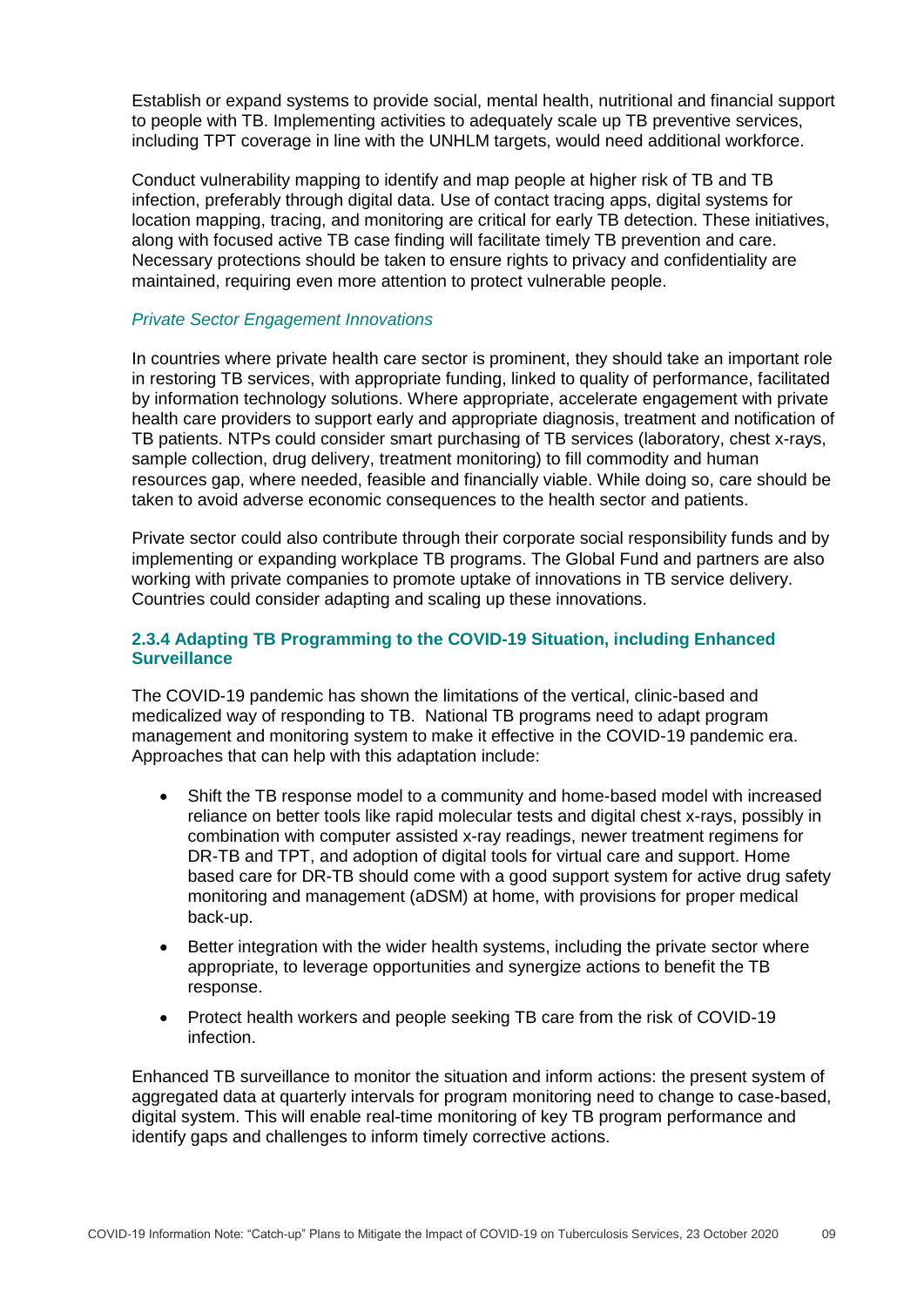The COVID-19 pandemic situation should be utilized for building and strengthening the TB disease surveillance system incorporating epidemiological and program monitoring data and analytics. Necessary infrastructure and trained manpower need to be developed at all levels – national, provincial/state, and district levels. Preferably and whenever possible, this should be integrated into existing health management information system. Some of the requirements include:

- Real-time surveillance of key TB program performance with dashboards and mobile apps to make these data available for use.
- Use dashboards at all levels (national, sub-national, health facility levels) to present gaps in TB response for timely corrective actions.
- Use data and modeling to show benefits of action and risks of inaction.
- Track availability of diagnostics and TB drugs along the entire supply chain.

#### <span id="page-9-0"></span>**2.3.5 Technical Assistance**

Technical support to develop or update catch-up plans for COVID-19 can be available through organizations including the World Health Organization, Stop TB Partnership, USAID, The Union, KNCV and others. If you need more information, contact your Global Fund Country Team.

## <span id="page-9-1"></span>**3. Resource Materials**

- 1. Political declaration of the High-Level Meeting of the General Assembly on the Fight Against Tuberculosis.<https://digitallibrary.un.org/record/1649568?ln=en>
- 2. Situation Report for COVID-19 by Country. MRC Centre for Global Infectious Disease Analysis, Imperial College London.<https://mrc-ide.github.io/global-lmic-reports/>
- 3. The potential impact of the covid-19 response on tuberculosis in high-burden countries: a modelling analysis. Stop TB Partnership, Geneva: Stop TB Partnership, Geneva; 2020. [http://www.stoptb.org/assets/documents/news/Modeling%20Report\\_1%20May%202020\\_FINA](http://www.stoptb.org/assets/documents/news/Modeling%20Report_1%20May%202020_FINAL.pdf) [L.pdf](http://www.stoptb.org/assets/documents/news/Modeling%20Report_1%20May%202020_FINAL.pdf)
- 4. Information note: Tuberculosis and COVID. World Health Organization; May 2020 <https://www.who.int/docs/default-source/documents/tuberculosis/infonote-tb-covid-19.pdf>
- 5. The impact of COVID on the TB epidemic: A community perspective; September 2020 [http://www.stoptb.org/assets/documents/resources/publications/acsm/Civil%20Society%20Rep](http://www.stoptb.org/assets/documents/resources/publications/acsm/Civil%20Society%20Report%20on%20TB%20and%20COVID.pdf) [ort%20on%20TB%20and%20COVID.pdf](http://www.stoptb.org/assets/documents/resources/publications/acsm/Civil%20Society%20Report%20on%20TB%20and%20COVID.pdf)
- 6. People-centered framework for tuberculosis programme planning and prioritization, User guide. <https://www.who.int/tb/publications/2019/WHO-CDS-GTB-19.22/en/>
- 7. WHO Handbook for the use of Digital Technologies (2017) [https://apps.who.int/iris/bitstream/handle/10665/259832/9789241513456](https://apps.who.int/iris/bitstream/handle/10665/259832/9789241513456-eng.pdf;jsessionid=9F9A0EE71B6C9E72812B670B74EC2CF4?sequence=1) [eng.pdf;jsessionid=9F9A0EE71B6C9E72812B670B74EC2CF4?sequence=1](https://apps.who.int/iris/bitstream/handle/10665/259832/9789241513456-eng.pdf;jsessionid=9F9A0EE71B6C9E72812B670B74EC2CF4?sequence=1)
- 8. Information note: Digital Health technologies, virtual care and community-based monitoring solutions for TB programmes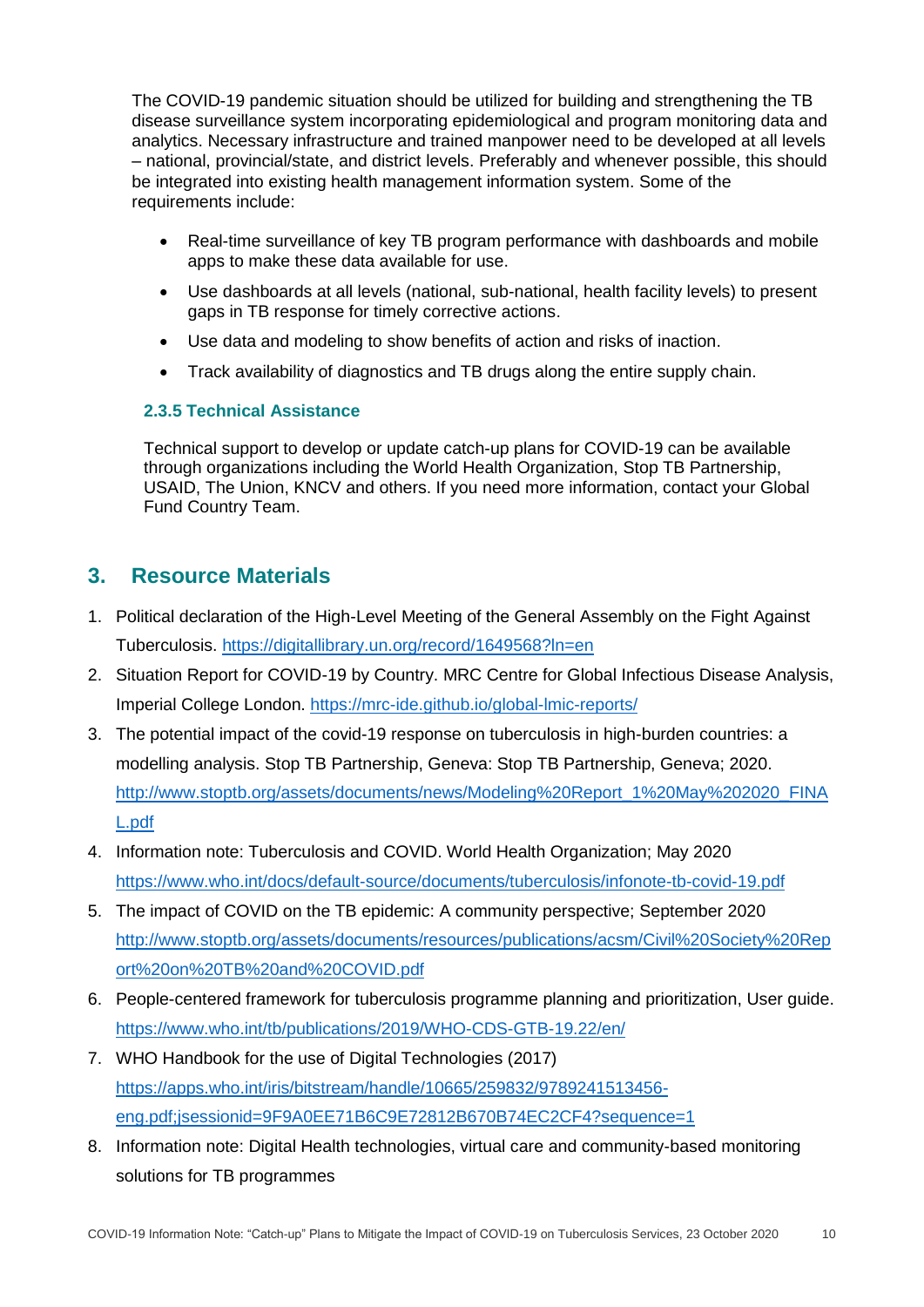[http://www.stoptb.org/assets/documents/covid/Digital%20Technology%20Solutions%20for%20](http://www.stoptb.org/assets/documents/covid/Digital%20Technology%20Solutions%20for%20TB%20Programs%20during%20the%20time%20of%20COVID-19_v11.pdf) [TB%20Programs%20during%20the%20time%20of%20COVID-19\\_v11.pdf](http://www.stoptb.org/assets/documents/covid/Digital%20Technology%20Solutions%20for%20TB%20Programs%20during%20the%20time%20of%20COVID-19_v11.pdf)

- 9. Stop TB One Impact Community Monitoring tool <https://stoptbpartnershiponeimpact.org/>
- 10. Digital Adherence Technology Implementation Toolkit <https://kncvtbc.atlassian.net/wiki/spaces/ADHERENCE/overview>
- 11. WHO Consolidated Guidelines on DR-TB Treatment (2020) <https://www.who.int/publications/i/item/9789240006997>
- 12. TB Stigma Assessment Implementation Handbook [http://www.stoptb.org/assets/documents/communities/STP%20TB%20Stigma%20Assessment](http://www.stoptb.org/assets/documents/communities/STP%20TB%20Stigma%20Assessment%20Implementation%20Handbook.pdf) [%20Implementation%20Handbook.pdf](http://www.stoptb.org/assets/documents/communities/STP%20TB%20Stigma%20Assessment%20Implementation%20Handbook.pdf)
- 13. TB Stigma Reduction Tools:<https://www.kncvtbc.org/en/stigma-3>